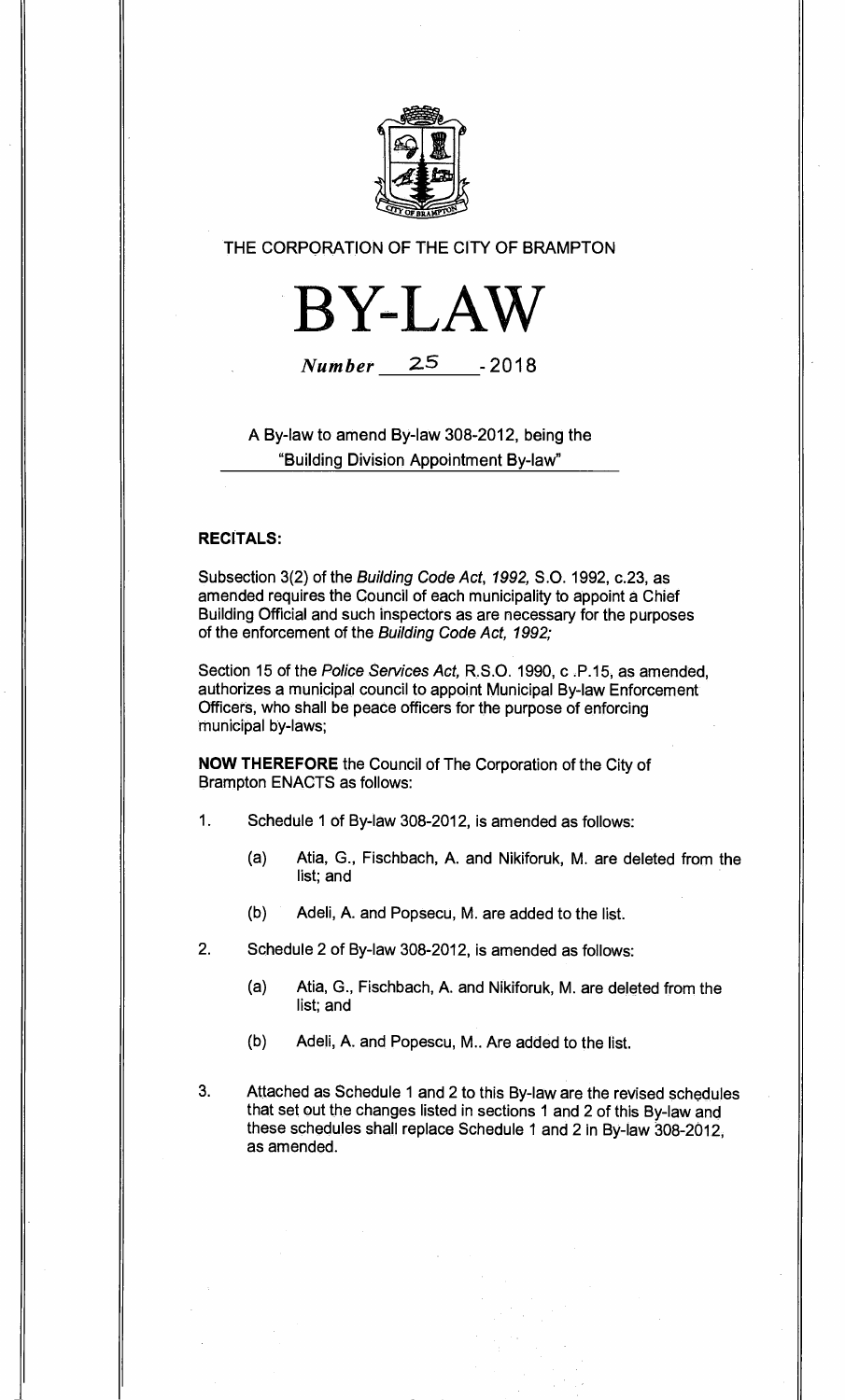## **READ A FIRST, SECOND AND THIRD TIME AND PASSED IN OPEN COUNCIL THIS 21st day of February, 2018.**



 $\ddot{\phantom{a}}$ 

 $\mathbf{r}$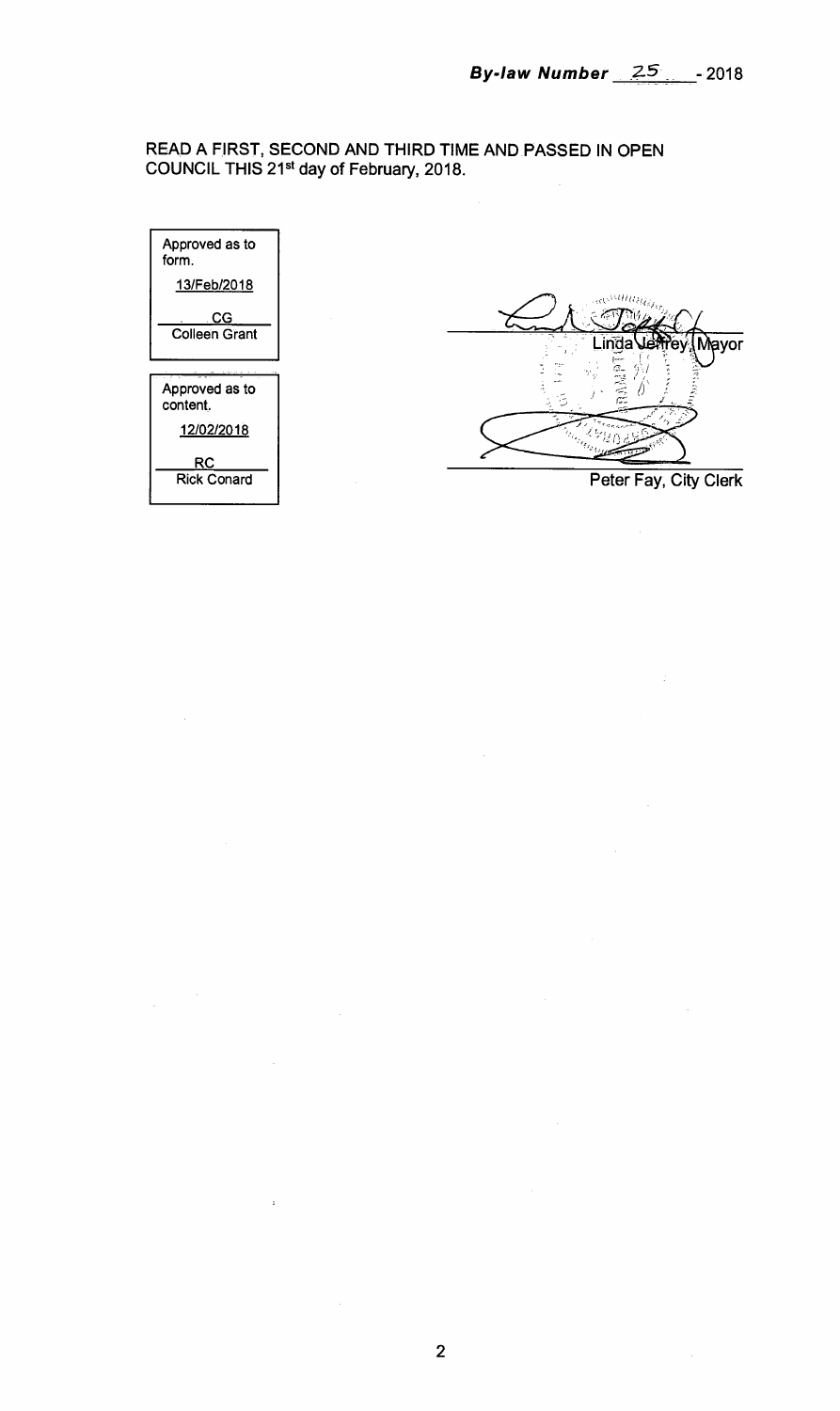#### **Schedule 1**

**Building Division Appointment By-law** 

 $\mathbb{R}^2$ 

**List of inspectors.** 

**Ahmad, N. Adeli, A. Ali, N. Al-Kaissy, L. Atapattu,** P. **Balenzano, F. Bick, G. Brown, R. Campbell, R. Carter, M. Crisan, M. D'Agostino, N. Derksen, M. Desai, S. DiBerardino, C. DiGiacinto, B. DiMambro, J. Encalada, F. Fabrizio, E. Faiz, A. Frenette, M. Garas, L. Godin, E. Godley, D. Graham, D.** 

**Hammond, C. Hanna, S. Horsley, R.C. Hourihan, F. Inches, D. Jejeran, D. Joseph, 0. Kalaeswaran, G. Lima, S. Lin, J. Magnone, A. Marino, M. McGinn, L. Messih, G. Mihaila, F. Mizusawa, A. Ngoda, D. Penna, S. Popescu, M. Povse, J. Puccinelli, F. Ramkissoon, M. Rizzo, J. Santarossa, E. Simonato, M.** 

**Spagnuolo, C. Stewart, D. Tadros, S. Taraborrelli, M. Therrien, L. Thomson, P. Tymoshuk, M. West, B.**